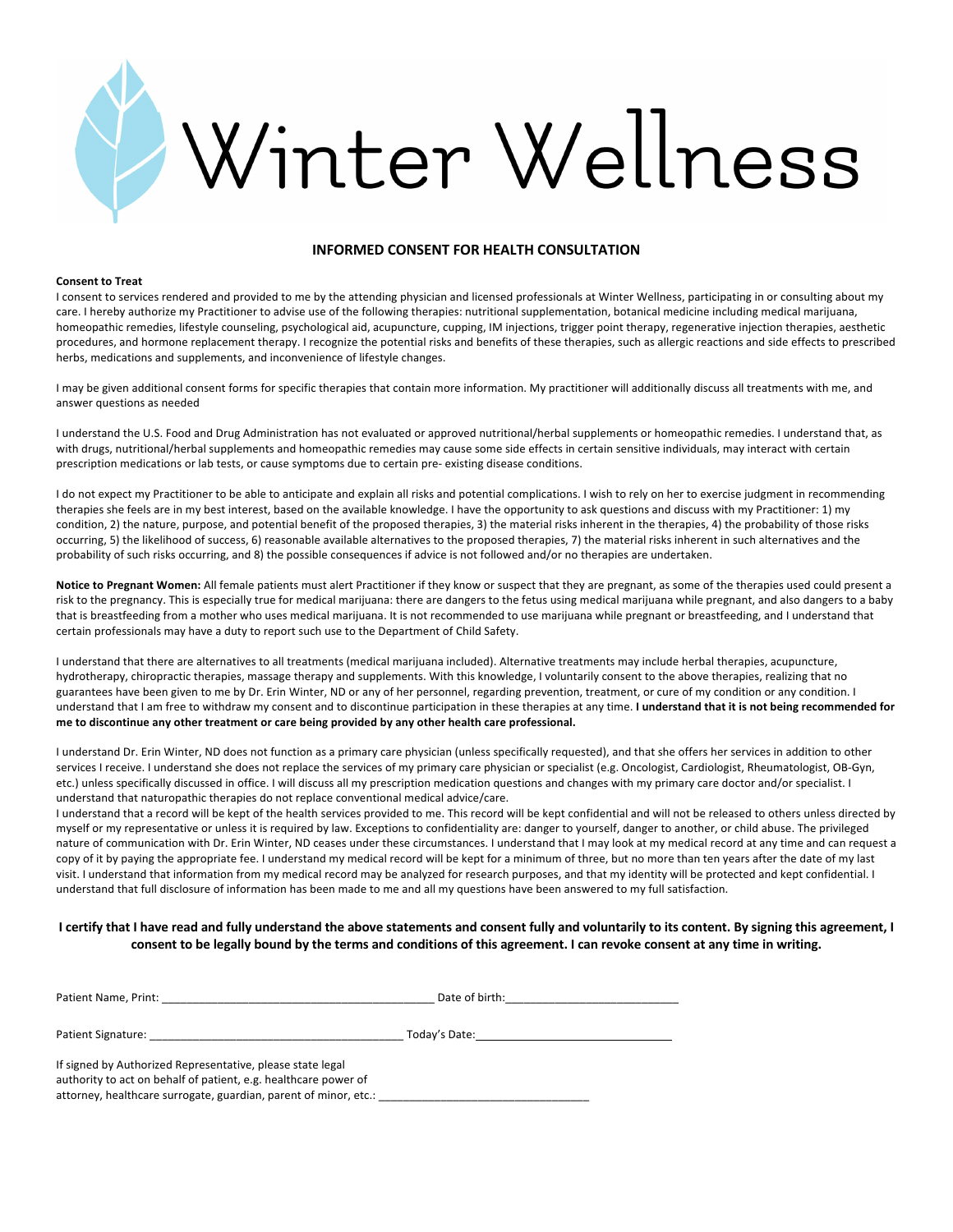

# **OFFICE POLICY CONSENT FORM**

### **Office Policies**

**Terms & Conditions** We aim to provide the highest quality of care and service. Our policies support you in the best way possible and keep our clinic running smoothly for the benefit of every patient.

**1. Appointment Information** Because we treat the whole person, Dr. Winter takes time to get to know you. To get the most out of our services, a new patient will begin with a first office visit and follow up with a return office visit 2-6 weeks later. Additional appointments vary depending on your treatment plan. **Cancellation Charge** We respect your time and trust that you respect ours. We require a minimum of 24 hours' notice of cancellation. If we do not receive a minimum of 24 hours' notice, you will be billed for 50% of the scheduled office visit cost.

Please understand that this policy is in place as a means of respecting the time and efforts of your doctor and her office staff, as well as other patients who would have benefited from a medical visit during this time. Should we have to change appointments, we will do our best to give you 2 business days' notice and will be sure to accommodate your needs and reschedule your appointment in a timely fashion.

**Phone Consultations** If you are unable to come to our office, follow-up visits via telephone are available after an initial in-person visit. These are billed at the regular in-office rate and payment is due via credit card at the end of each call. We are legally bound to perform all medical marijuana certifications and re-certifications as in-person appointments.

**Email Consultations** Naturopathic treatments are individualized and often require multiple changes in diet and lifestyle. As such, we do not offer consultations via email. Because the changes can be complex, you may need to clarify a matter regarding your current treatment plan before your follow-up appointment. You may email the office with short, concise questions that should be no more than 3-5 lines long and pertain to your current treatment plan. Please note that email is not considered to be a secure form of communication. By emailing your doctor, you are accepting the risk that your message may be intercepted or otherwise seen by an unauthorized third party. Email is not a substitute for an office visit. If your doctor determines that your email is too complex, requires an in-depth explanation or professional advice, or will result in an alteration to your treatment plan, please know that your email will be forwarded to our staff. They will contact you to schedule a 15-30 minute phone consult with your doctor so that your question may be adequately and appropriately addressed. These calls are billed at the regular in-office rate with payment due via credit card at the end of each call. If you email your doctor directly, you may receive an automated response that will direct you to call our office. For supplement refills or to report acute symptoms not requiring emergency care, please call our office at 928-277-7414. In an emergency, do not email or call us. Call 911 or proceed to the ER.

2. **Supplements** We sell supplements as a convenience to our patients and to make available the most effective and highest quality products. These products are often only available for sale through licensed professionals, and by selling them we guarantee their authenticity. You are not required to purchase your supplements at our clinic. All refills must be paid for at the time they are dispensed and can be picked up at the office or mailed to your home. If you need to pick up supplements after hours, supplements are left out at your own risk. All sales of supplements and botanicals are final.

**3. Scent-Free Policy** In order to support the health of our chemically sensitive clients, our office is a fragrance-free zone. Please refrain from wearing perfume, cologne and other scented products when visiting us.

**4. Insurance & Payment** Because your health insurance policy is a contract between you and your insurance company, you are responsible for understanding your coverage. Some private insurance companies have policies that do cover some or part of the care you receive from a Naturopathic Doctor. However, Dr. Winter does not contract with any insurance companies at this time.

Whether your particular policy is one that has such coverage is a detail verify with your insurance agent; our office does not have access to this information. All charges incurred at our office are your responsibility regardless of insurance coverage. Payment in full is due at the time of service. This includes fees for medical office visits, labs and any herbal/nutritional supplements prescribed for you. For your convenience we accept cash, check, Visa and MasterCard. At the end of each visit, you can be provided with a superbill that you can submit to your insurance company for possible reimbursement. Dr. Winter does not bill insurance and federal programs such as Medicare and Medicaid do not currently reimburse for naturopathic medical services.

Bounced checks incur a \$25 processing fee. Refunds on labs are available with a \$25 processing fee, provided labs were not performed, kits were not tampered with and are returned in a reusable state no later than 10 months after their issue. There are no refunds on services and/or supplement purchases. Any outstanding bills will be sent to a collections agency if not paid in full within three months of their due date.

# **I certify that I have read and fully understand the above statements and consent fully and voluntarily to its content. By signing this agreement, I consent to be legally bound by the terms and conditions of this agreement. I can revoke consent at any time in writing.**

| Patient Name, Print: | Date of birth: |
|----------------------|----------------|
|                      |                |
| Patient Signature:   | Today's Date:  |
|                      |                |

If signed by Authorized Representative, please state legal authority to act on behalf of patient, e.g. healthcare power of attorney, healthcare surrogate, guardian, parent of minor, etc.: \_